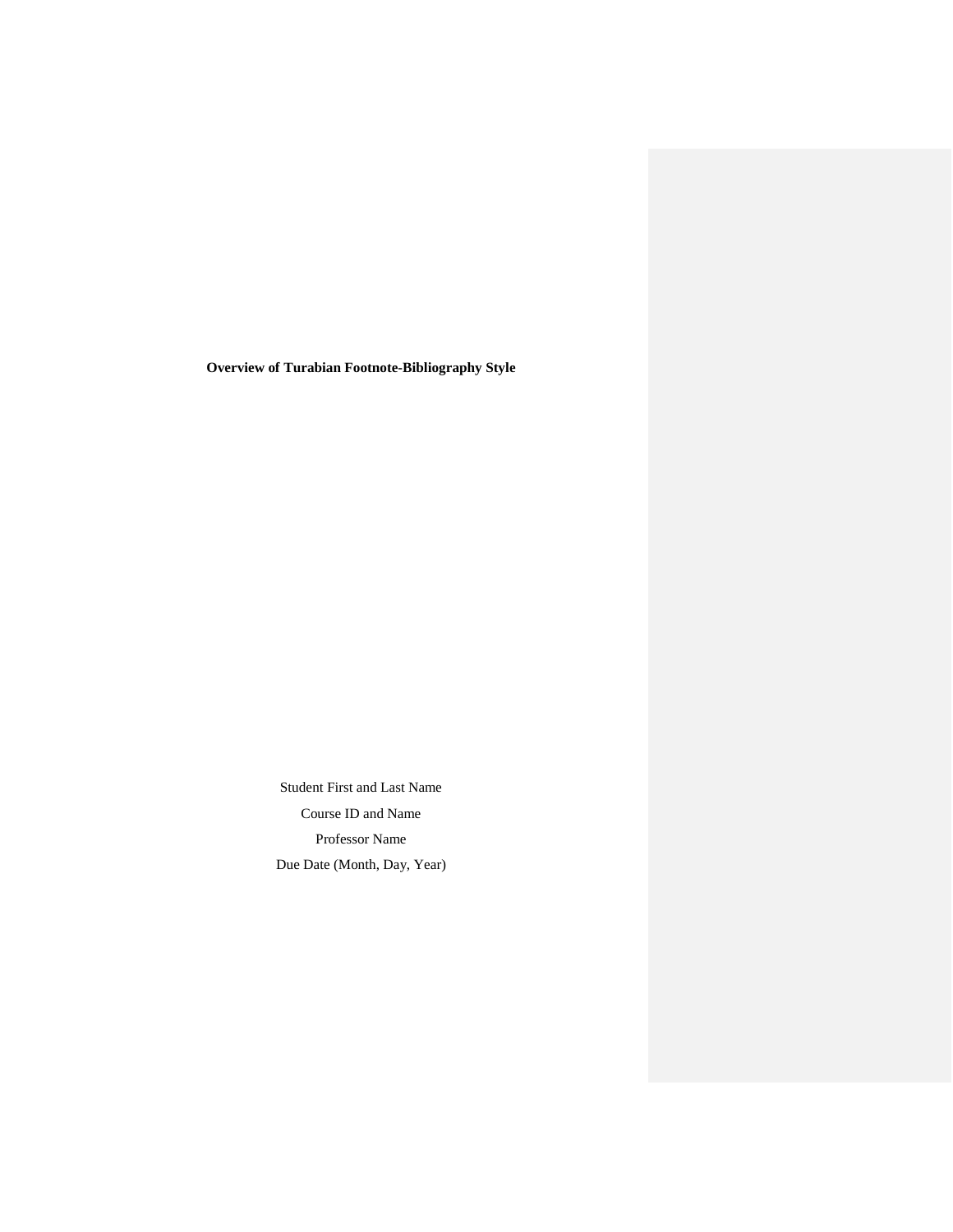### **Page Formatting**

**Title Page** The title page is the first page of your paper. The title should be centered and about 1/3 of the way down the page. Put a few spaces after that and write your name, class information, professor's name, and the due date. All of this information will be single-spaced.

**Page Numbers** Page numbers are required for your paper. The number should be placed in the top right margin of the header. NOTE: The page count does not start on the title page. To take off the page number on the title page, once you have the next page started, select the header on that second page and check-mark "Different First Page" under "Options" on the toolbar.

**Line Spacing** Your paper will be double-spaced with the exception of the title page, bibliography, block quotations, table captions, figure captions, and footnotes (more on that later). Make sure to remove any extra spaces before and after paragraphs by using the line spacing options on the toolbar.

**Bibliography** The bibliography will begin on a new page at the end of your paper. It will be labelled Bibliography centered on the page. The entries will be single-spaced with one double space between each entry. The entries will be listed in alphabetical order by author's last name or organization name.

**Figures** Figures (images, drawings, maps, illustrations, diagrams, charts, graphs) must be placed immediately after the paragraph where it is mentioned in text. Figures will be labelled numerically directly underneath by order they appear in the paper. After the label you can provide a title for the figure or a caption that explains what the figure shows. It can be of any length, depending on what you believe needs to be talked about. The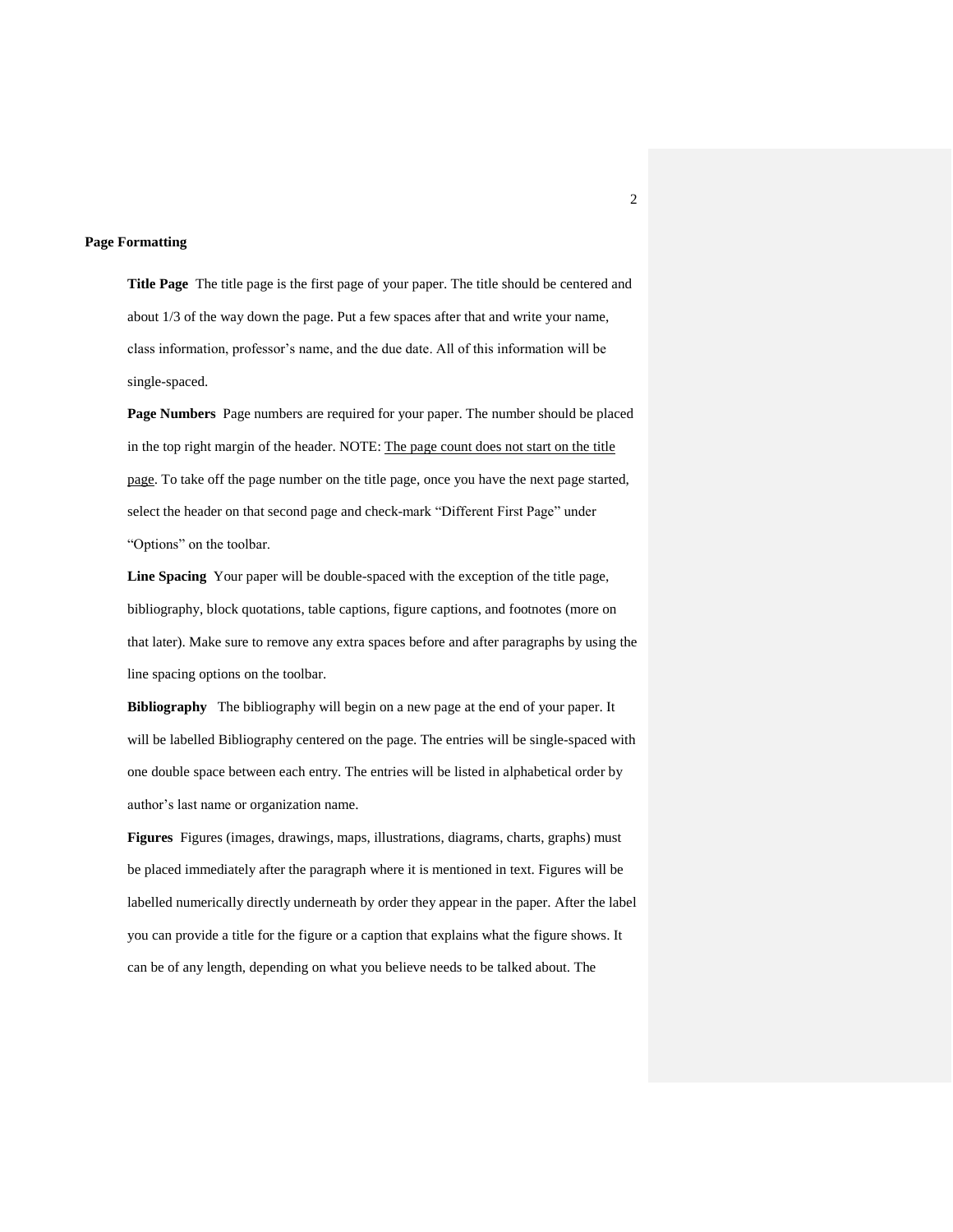caption will be single-spaced. After the caption put one double-space between the caption and the start of your next paragraph. See below for an example.



Figure 1. The *Mona Lisa.* It was painted by Leonardo da Vinci in 1503.

**Tables** Tables must also be placed near where it is mentioned in the text. The table is labelled and titled directly above. Underneath the table is where you would put the caption, labelled as a "*note*." If the table is taken from another source, underneath the table is also where you would cite it, labelled as "*source*." The caption and source information are single-spaced. Leave one double space between the caption/source and the next paragraph of writing. See below for an example.

Table 1. The Error Rate on Different Forms

| The Error Rate on Different Forms |     |       |                     |                    |                                             |         |
|-----------------------------------|-----|-------|---------------------|--------------------|---------------------------------------------|---------|
| Form name                         | А   | в     | <b>Total fields</b> | <b>Fields with</b> | Error rate <sup>*</sup> ( $Y/X$ ) × 100 (%) |         |
|                                   |     |       | $(X = A \times B)$  | errors (Y)         | <b>X/Y</b>                                  | $%$ age |
| <b>High Risk Errors</b>           |     |       |                     |                    |                                             |         |
| Breast pathology                  | 48  | 733   | 35,184              | 188                | 0.0053                                      | 0.53    |
| Clinical follow-up                | 15  | 1.115 | 16.725              | $\overline{2}$     | 0.0001                                      | 0.01    |
| Patient consent                   | 11  | 379   | 4.169               | 11                 | 0.0026                                      | 0.26    |
| <b>Low Risk Errors</b>            |     |       |                     |                    |                                             |         |
| Demographics                      | 20  | 348   | 6.960               | 9                  | 0.0013                                      | 0.13    |
| Specimen<br>accession             | 28  | 667   | 18,676              | 63                 | 0.0034                                      | 0.34    |
| Total                             | 122 | 3.242 | 81.714              | 273                | 0.0033                                      | 0.33    |

*Source:* Data from Richard H. Adams, "Remittances, Investment, and Rural Asset Error Rates," *Economic Development and Cultural Change* 55, no.1 (1998): 155-73. *Note:* Table outlines the different variables involved in the study.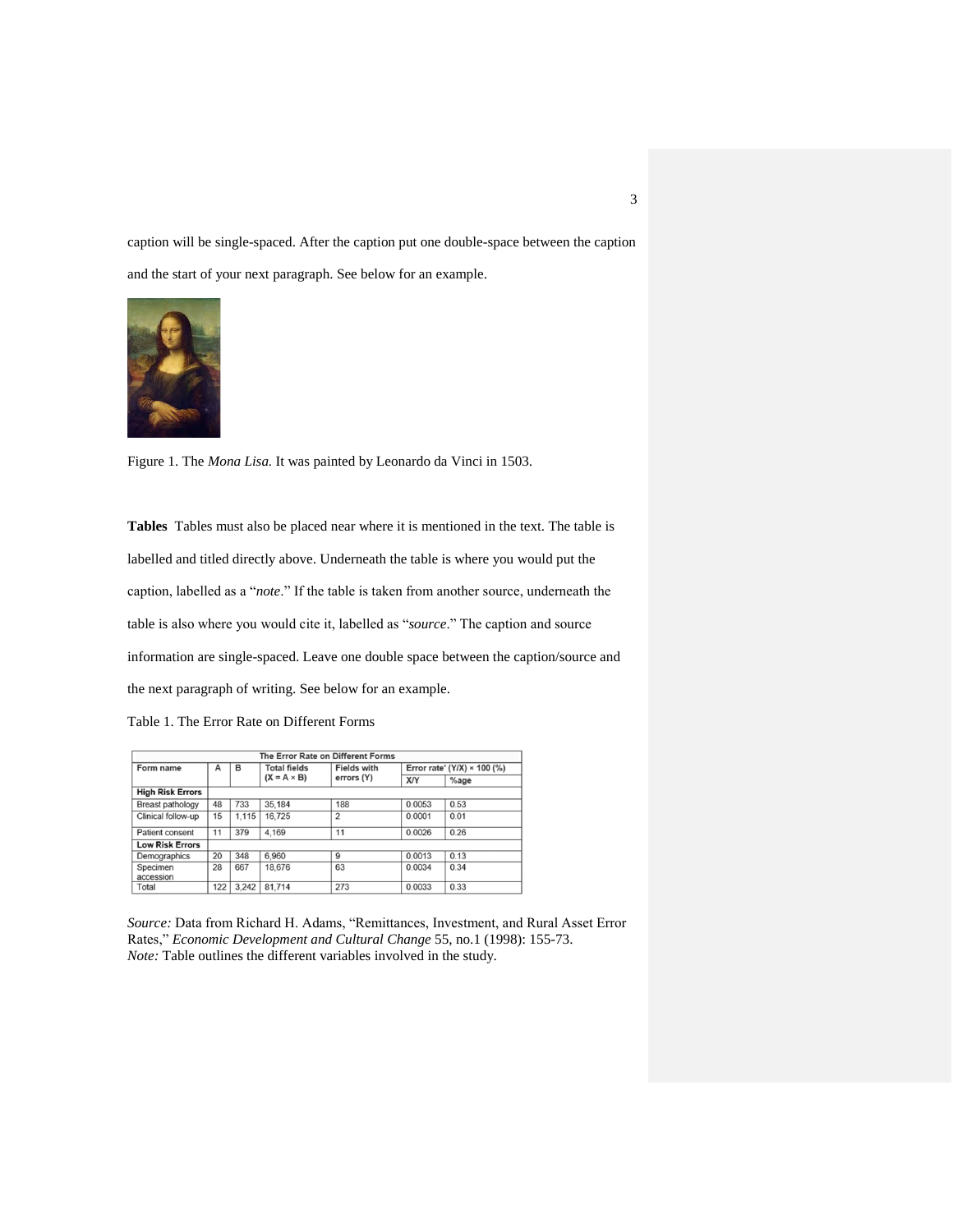**Block Quote** If including a direct quotation that is more than four lines, you will need to format it as a block quote. It is single-spaced with one blank line before and after the quote. The entire left margin of the quote is indented one half inch (just like this paragraph is). No quotation marks are needed. The superscript citation goes at the very end of the quote, connected to the last sentence.

**Headings** If choosing to use headings, there are several different levels that you need to be aware of. Below are the levels and formatting.

## **Level One Heading**

Level Two Heading

### *Level Three Heading*

Level four heading (not sentence case)

*Level five heading.* It introduces the sentence and the sentence continues right after the heading.

### **In-Text Citations**

The Turabian footnote-bibliography style uses superscripts and footnotes as citations for text. The superscripts are numbered numerically as they appear in the text. The numbered superscript corresponds with the numbered footnote that appears at the bottom of the page.

The superscript is placed directly at the end of the sentence but outside the punctuation. This sentence is an example of how to place a superscript.<sup>1</sup> This is true even when the sentence is a direct quote. "This is how you properly place a superscript at the end of a quote."<sup>2</sup>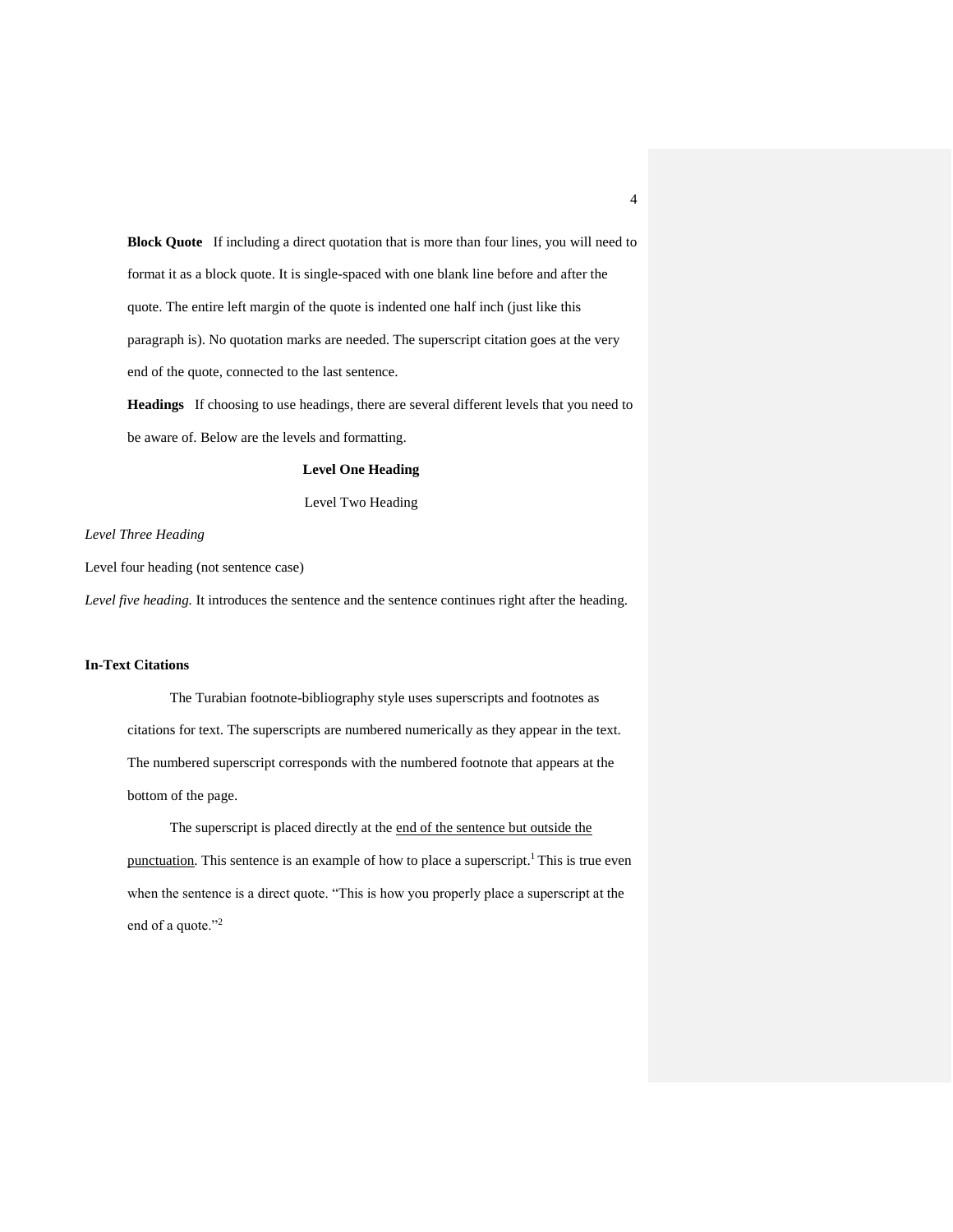You will need to cite any information that is not general knowledge, that came from another source, that is paraphrased from another source, or that is quoted from another source.

#### **Footnotes**

The first line of the footnote citation should be placed in the footnote .5 inches to the right. To make it so that it does this automatically, click into the footnote, select paragraph options on the toolbar under "Home," and then under "Indentation" make it so that the left indentation is .5 inches.

One problem you may come across is that your footnote will be the same for every page. To change this, you will need to go to the "Layout" tab, select "Breaks," and click on "Next Page." On the new page that appears select into the footnote and then under "Navigation" click on "Link to Previous" to turn it off.

Footnote citations come in two formats: full citation and shortened version. When you first cite a source in your paper you will need to provide the full citation in the corresponding footnote. Any consecutive citations for that same source will only require the shortened version be placed in the corresponding footnote.

The following will explain how to format the footnote citation for different types of sources. Remember that each will be single-spaced. Only the first line of the source is indented over .5 inches (it is the opposite of a hanging indent). Between each footnote citation should be one double-spaced line.

#### Books

*Full citation:*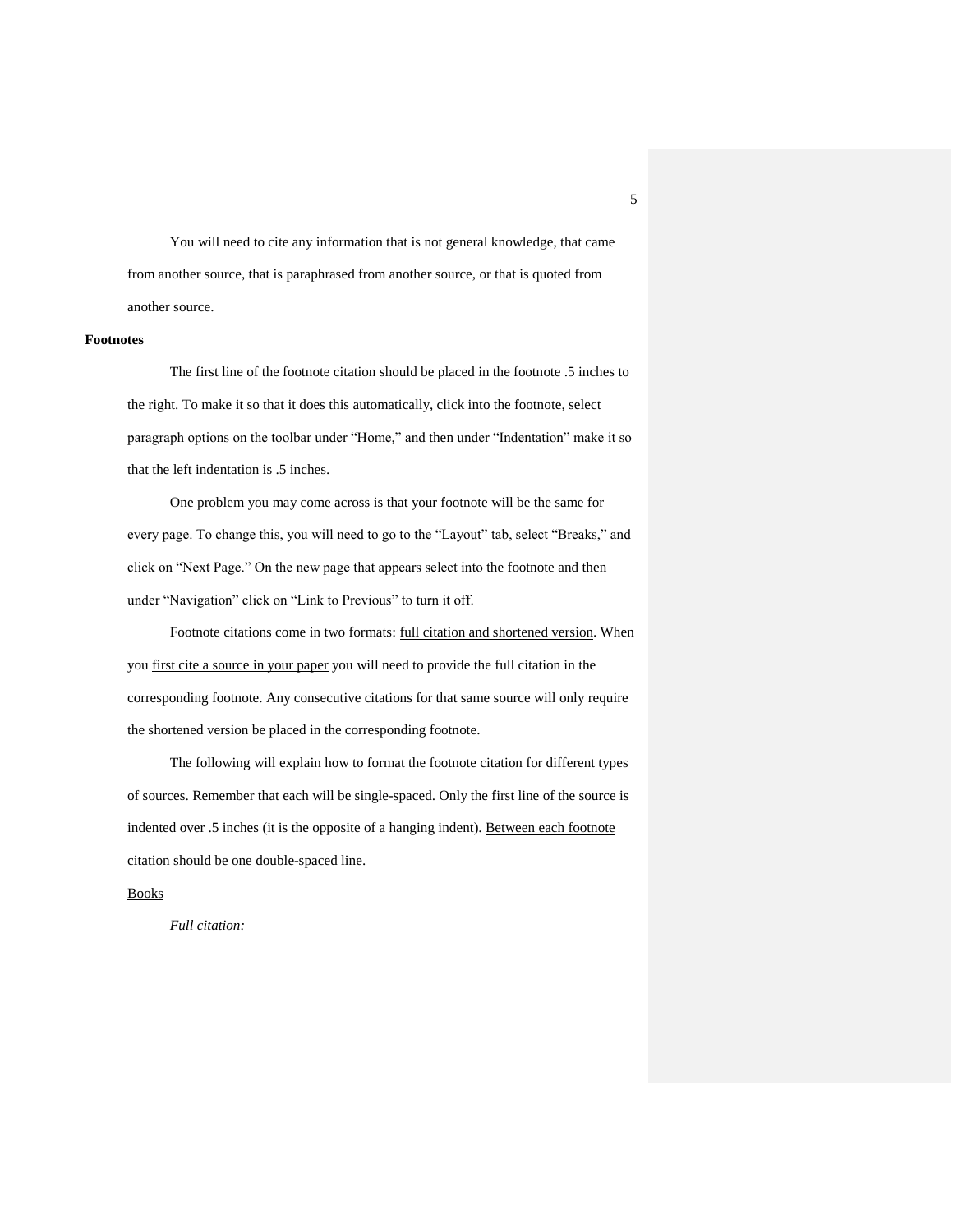1. Author(s) First Name Last Name, *Title of Book* (Publisher

Location/City: Publisher, Year), Page Range.

1. Brian Grazer and Charles Fisherman, *A Curious Mind* (New York:

Simon & Schuster, 2015), 188.

*Shortened Version:*

2. Author(s) Last Name, *Title of Book,* page number being cited.

2. Grazer and Fisherman, *A Curious Mind,* 188.

*More than three authors:*

For any work that has more than three authors, only list the first author's name and then et al. For example: Claire Hark et al., *Mediated Lives,* 14.

## Journal Article

### *Full Citation:*

1. Author(s) First Name Last Name, "Article Title," Journal Name Issue number, Volume (no.) number (Year Published): pages, DOI link or URL if the article is only available online.

1. Ashley Hope Pérez, "Material Morality and the Logic of Degrees in Diderot's *Le neveu de Rameau*," Modern Philology 114, no. 4 (May 2017): 874, [https://doi.org/10.1086/689836.](https://doi.org/10.1086/689836)

*Shortened Version:*

1. Author(s) Last Name, "Article Title Shortened," page number/range being cited.

1. Pérez, "Material Morality," 818.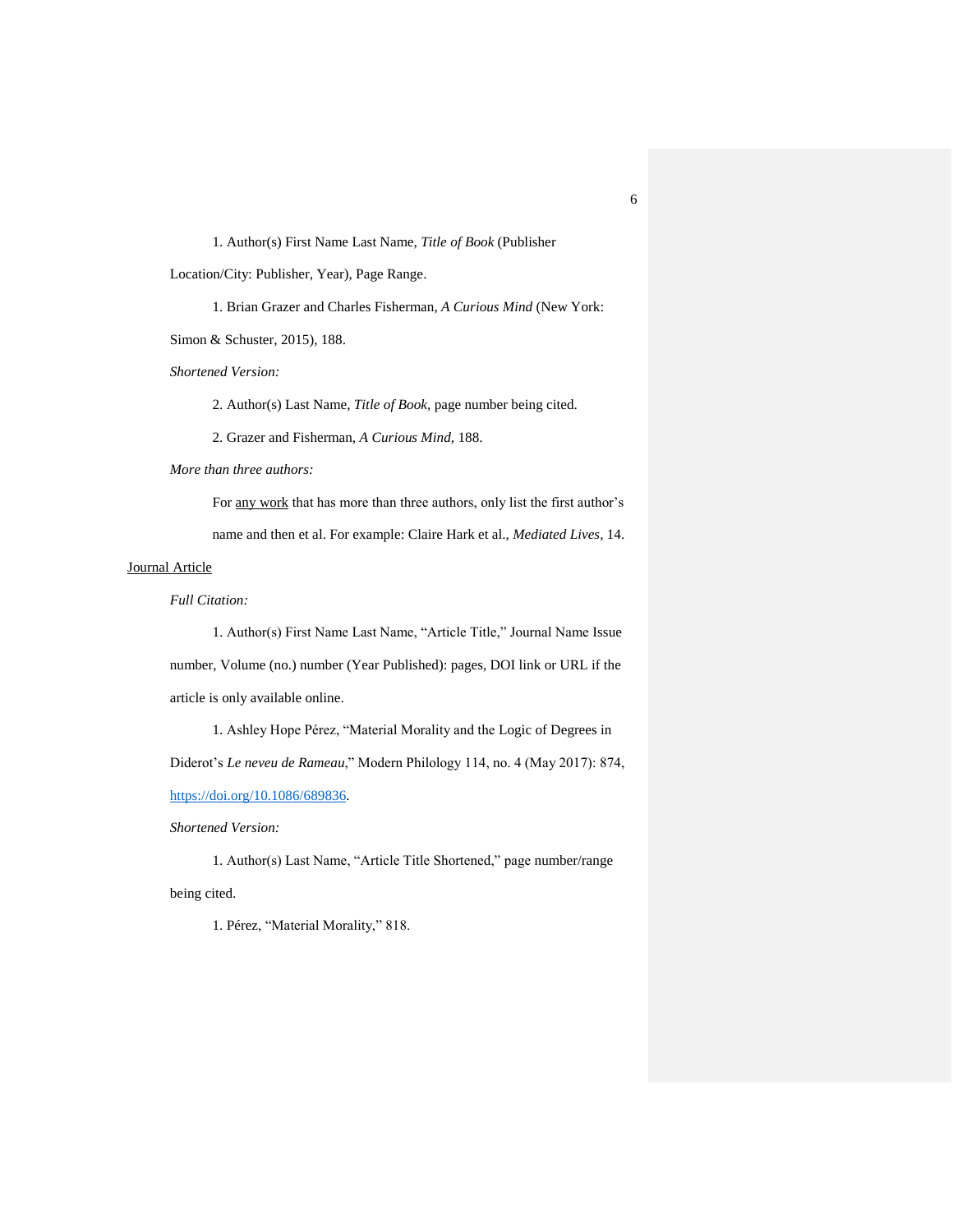## Website Page

### *Full Citation:*

1. Author(s) First Name Last Name, "Page Title," Website Name, Month

## Day, Year, URL

1. Jack Caulfield, "A Step-by-Step Guide to the Writing Process," Scribbr, April 24, 2020, [https://www.scribbr.com/academic-writing/writing-process/.](https://www.scribbr.com/academic-writing/writing-process/)

*Shortened Version:*

1. Author(s) Last Name, "Page Title Shortened."

1. Caulfield, "Writing Process."

*No date:* If there is no date of publication, include the last modified or accessed date. You would write accessed or last modified before the date to clarify that is what it is.

*No authors:* If there are no authors, in the footnote you would start the citation with the page title. However, in the shortened version and in the bibliography, you would start the citation with the organization that published it. For example:

Full Note: "Climate Change Is Affecting the Way Europe Floods, Experts

Warn," University of Glasgow, October 25, 2019,

[https://www.gla.ac.uk/news/headline\\_681850\\_en.html.](https://www.gla.ac.uk/news/headline_681850_en.html)

Shortened Version: University of Glasgow, "Climate Change."

Bibliography: University of Glasgow. "Climate Change Is Affecting the

Way Europe Floods, Experts Warn." October 25, 2019.

https://www.gla.ac.uk/news/headline\_681850\_en.html.

**Commented [WC1]:** Some websites may only specify the year, and it is okay to only have the year it was published instead of the month and day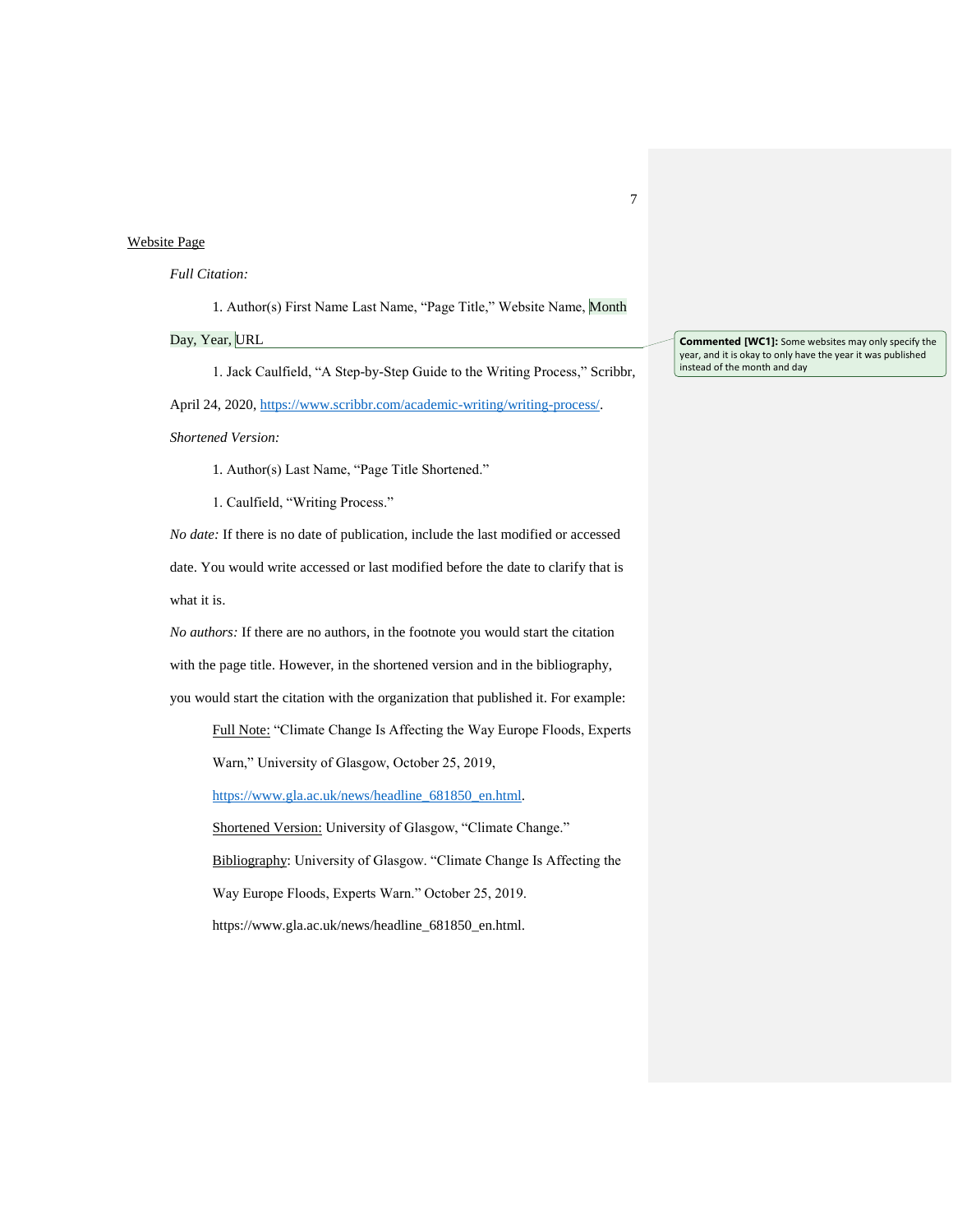### **Bibliography Page**

The citations you place in the bibliography for your sources is very similar to the full version of the citations you placed in the footnotes. The main difference is that instead of a comma separating each part of the source, they are separated by a period. Another difference is that the first author's last name is placed first. Lastly, unlike footnotes the citations here will have a hanging indent. Below are explanations of how to format different sources.

# Book

Author Last Name, First Name. *Title of Book.* Publisher Location: Publisher, Year Journal Article

Author Last Name, First Name. "Article Title." *Journal Name* issue number, volume (no.) number (Year): page range. DOI or URL.

# Webpage

Author Last Name, First Name. "Page Title." Website Name. Month, Day, Year.

URL.